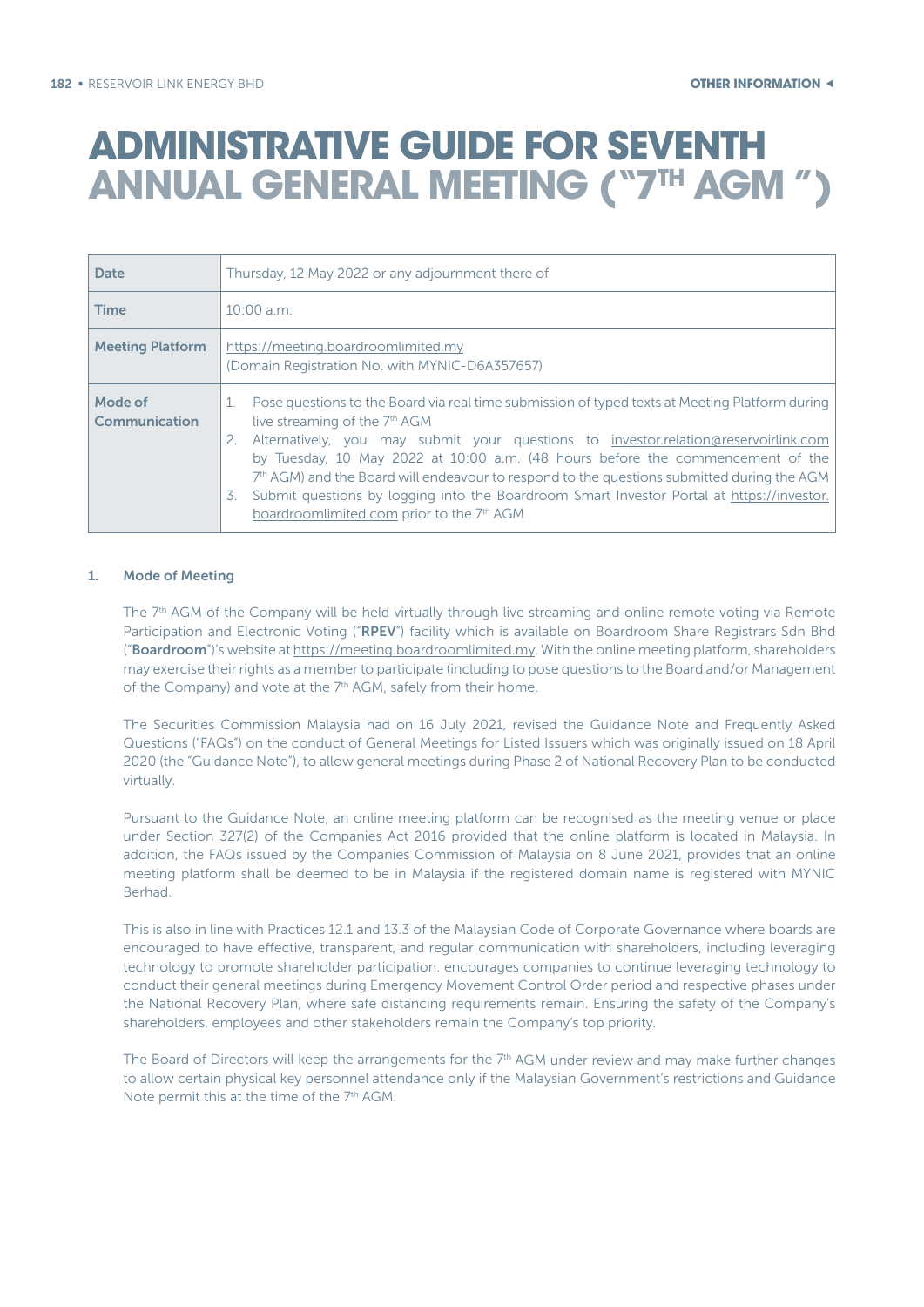### 2. Gift Policy

No door gifts, food, and beverage will be distributed since the 7<sup>th</sup> AGM will be conducted fully virtual.

#### 3. Shareholders Entitled to Participate and Vote

Only shareholders whose names appear in the Record of Depositors and Register of Members as of 5 May 2022 shall be eligible to participate and vote at the 7<sup>th</sup> AGM or appoint a proxy to participate and vote on his or her behalf.

#### 4. Lodgement of Proxy Form

If you are unable to attend the 7<sup>th</sup> AGM through our meeting platform, you are encouraged to appoint a proxy or the Chairman of the meeting as your proxy and indicate the voting instructions in the proxy form in accordance with the notes and instructions printed therein.

Please ensure that the original proxy form is deposited at the office of our Administration and Polling Agent, Boardroom at 11th Floor, Menara Symphony, No. 5, Jalan Prof. Khoo Kay Kim, Seksyen 13, 46200 Petaling Jaya, Selangor Darul Ehsan, not less than forty-eight (48) hours before the time appointed for holding the meeting, i.e., latest by Tuesday, 10 May 2022 at 10:00 a.m.

Alternatively, an e-proxy form may be lodged online through the Boardroom Smart Investor Online platform at https://investor.boardroomlimited.com which is free and available to all individual shareholders, not less than forty-eight (48) hours before the appointed time for holding the meeting, i.e. latest by Tuesday, 10 May 2022 at 10:00 a.m., in accordance with the steps below:

### Step 1 - Register Online with Boardroom Smart Investor Portal (for first time registration only)

*(Note: If you have already signed up with Boardroom Smart Investor Portal, you are not required to register again. You may proceed to Step 2 on e-Proxy Lodgement)*

- a. Open an internet browser. Latest version of Chrome, Firefox, Safari, Edge or Opera is recommended. Go to Boardroom Smart Investor Portal website @ https://investor.boardroomlimited.com.
- b. Click **Register** to sign up for a BSIP account.
- c. Complete registration with all required information. Upload and attached your MyKad front and back image. Click Register.
- d. You will receive an e-mail from BSIP Online for e-mail address verification. Click on Verify E-mail Address from the e-mail received to proceed with the registration.
- e. Once your email address is verified, you will be re-directed to BSIP Online for verification of mobile number. Click on Request OTP Code and an OTP code will be sent to the registered mobile number. You will need to enter the OTP Code and click **Enter** to complete the process.
- f. Once your mobile number is verified, registration of your new BSIP account will be pending for final verification.
- g. An e-mail will be sent to you to inform the approval of your BSIP account within one (1) business day. Subsequently, you can login at https://investor.boardroomlimited.com with the e-mail address and password filled up by you during registration to proceed.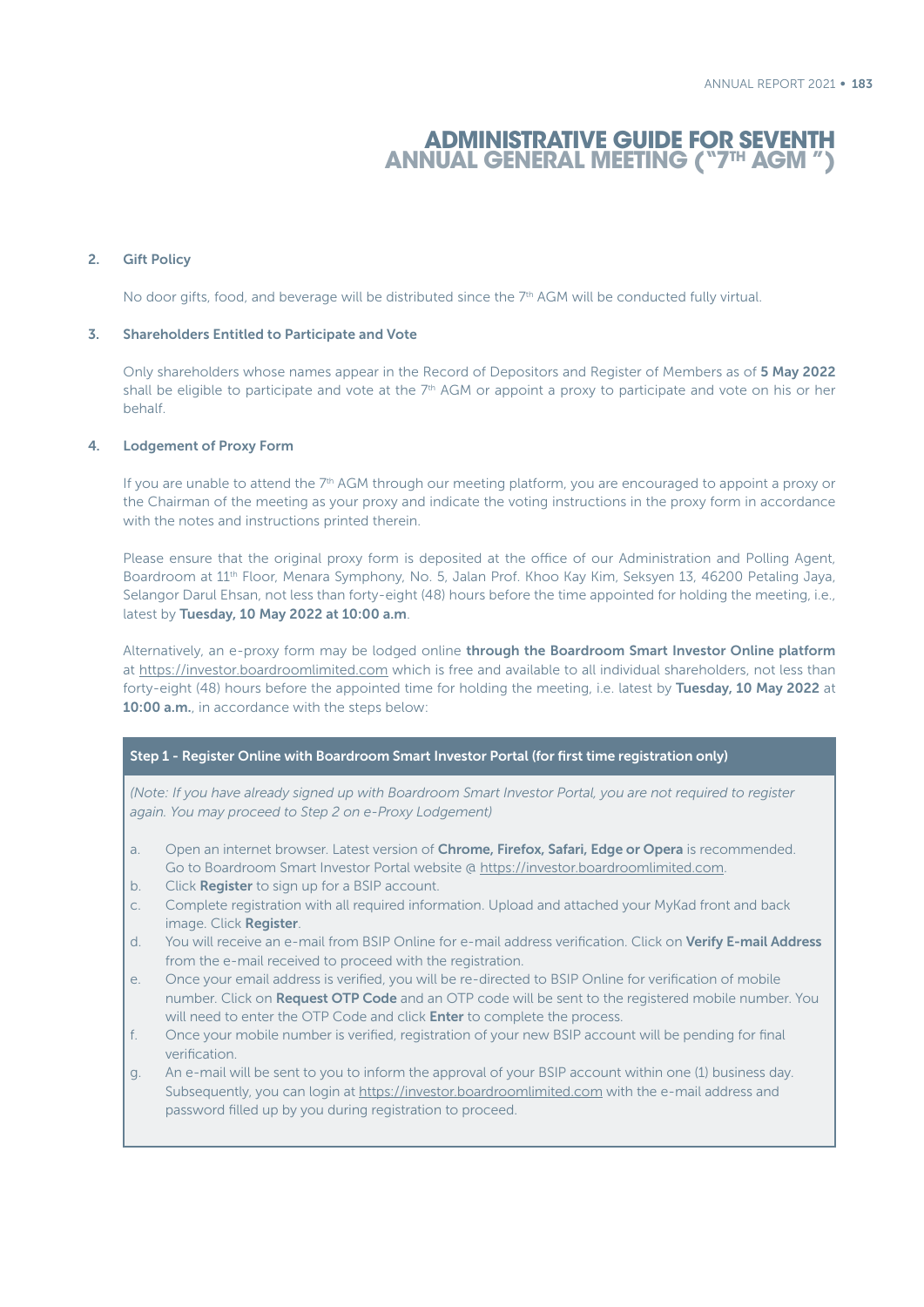### Step 2 - e-Proxy Lodgement

- a. Open an internet browser. The latest version of Chrome, Firefox, Safari, Edge or Opera is recommended.
- b. Go to BSIP website @ https://investor.boardroomlimited.com.
- c. Login with your registered email address and password. *[Note: If you do not have an account with BSIP, please sign-up/register with Boardroom Smart Investor Portal for free - refer to Item \*Step 1\* for a guide.]*
- d. Select and click on Corporate Meeting.
- e. Go to "RESERVOIR LINK ENERGY BHD SEVEN (7<sup>th</sup>) VIRTUAL ANNUAL GENERAL MEETING" and click Enter.
- f. Go to PROXY and click on Submit eProxy Form.
- g. Read and agree to the Terms & Conditions.
- h. Enter your CDS Account Number and insert the number of securities.
- i. Appoint the Chairman of the meeting or your proxy(ies) and enter the required particulars for your proxy(ies).
- j. Indicate your voting instructions FOR or AGAINST, otherwise your proxy(ies) will decide your votes during the meeting.
- k. Review and confirm your proxy(ies) appointment.
- Click submit; and
- m. Download or print the e-Proxy Form acknowledgment.

*Note: Closing for proxy form submission is at 10:00 a.m. of 10 May 2022 (48 hours before the AGM)*

Any authority pursuant to which such an appointment is made by a power of attorney must be deposited at Boardroom or email the soft copy to bsr.helpdesk@boardroomlimited.com not later than Tuesday, 10 May 2022 at 10:00 a.m. A copy of the power of attorney may be accepted provided that it is certified notarially and/or in accordance with the applicable legal requirements in the relevant jurisdiction in which it is executed.

If you wish to participate in the meeting yourself, please do not submit any proxy form for the meeting. You will not be allowed to participate in the meeting together with a proxy appointed by you.

If you have submitted your proxy form prior to the meeting and subsequently decide to participate in the meeting yourself, please write to bsr.helpdesk@boardroomlimited.com to revoke the appointment of your proxy(ies) at least forty-eight (48) hours before the  $7<sup>th</sup>$  AGM. On revocation, your proxy(ies) would not be allowed to participate in the meeting. In such an event, you should advise your proxy(ies) accordingly.

Please note that the Company shall deem that shareholders have no objection to use the provision in the Proxy Form which has designated the Chairman of the meeting as the authorised person to vote on behalf of shareholders until further instructions are received. The appointed Poll Administrator of the 7<sup>th</sup> AGM shall be notified of such arrangement accordingly.

## 5. Corporate Shareholders

Corporate shareholders who require their corporate representative to participate and vote at the AGM must deposit their certificate of appointment of a corporate representative to Boardroom not later than 10:00 a.m. on 10 May 2022.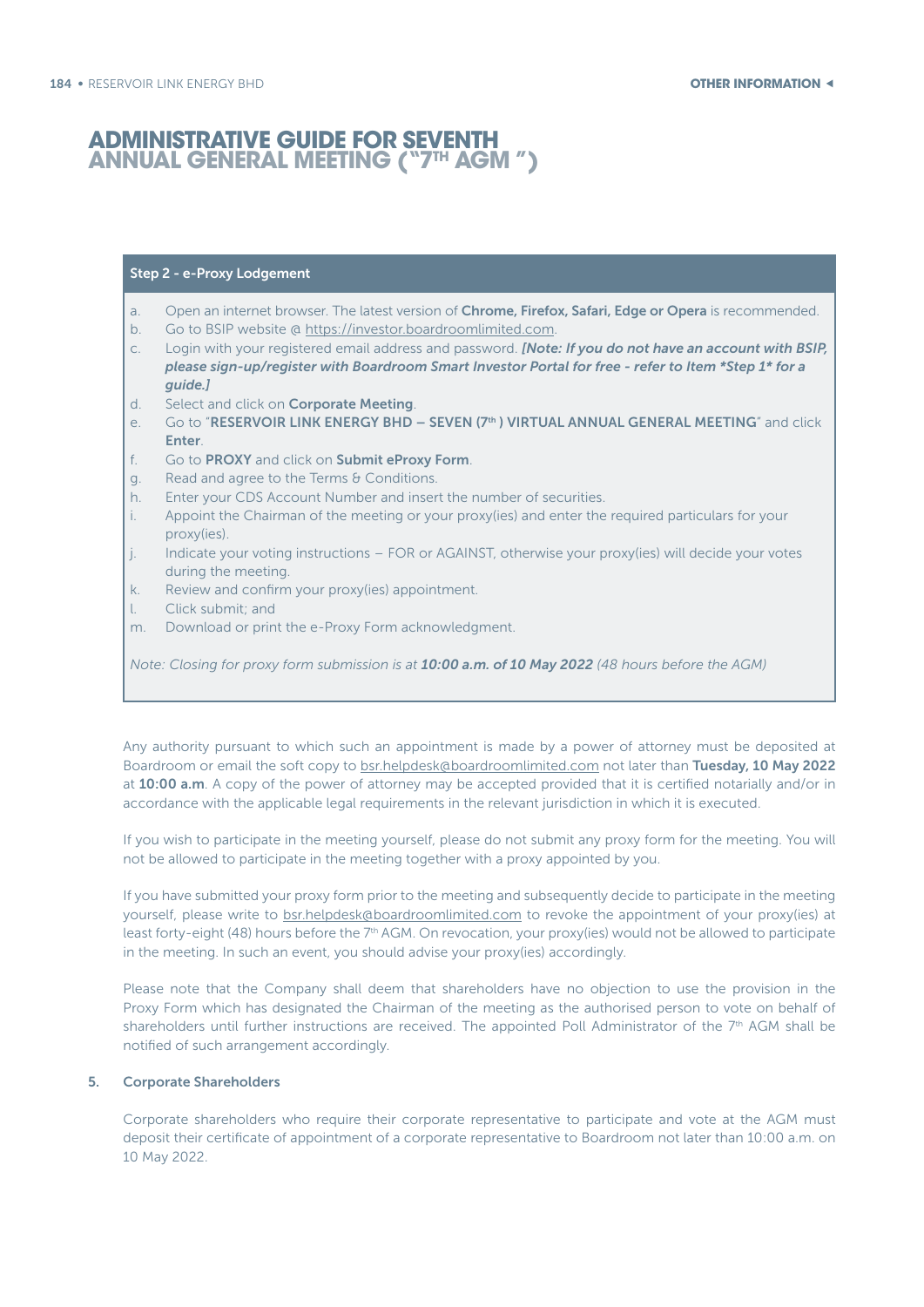#### 6. Voting Procedure

Pursuant to Paragraph 8.29A(1) of the Main Market Listing Requirements of Bursa Malaysia Securities Berhad, all ordinary resolutions set out in the Notice of the  $7<sup>th</sup>$  AGM will be put to vote by way of poll.

During the 7<sup>th</sup> AGM, the Chairman will invite the poll administrator to brief on the e-Voting housekeeping rules. The voting session will commence as soon as the Chairman calls for the poll to be opened and until such time when the Chairman announces the closure of the poll. Kindly refer to voting procedures under RPEV for guidance on how to vote remotely at https://investor.boardroomlimited.com.

For the purpose of this 7<sup>th</sup> AGM, e-Voting will be carried out using personal smart mobile phones, tablets, personal computers or laptops. The Scrutineers will verify the poll result reports upon closing of the poll session by the Chairman. Thereafter, the Chairman will announce and declare whether the resolutions put to vote were successfully carried out or not.

### 7. Remote Participation and Electronic Voting ("RPEV")

All shareholders including (i) individual shareholders; (ii) corporate shareholders; (iii) authorised nominees; and (iv) exempt authorised nominees shall use the RPEV facility to participate and vote remotely at the 7<sup>th</sup> AGM. You will be able to view a live webcast of the meeting, ask questions and submit your votes in real-time whilst the meeting is in progress.

Kindly follow the steps below on how to request for login ID and password and usage of the RPEV facility:-

|                | Procedure                                                  | <b>Action</b>                                                                                                                                                                                                                                                                                                   |  |  |  |
|----------------|------------------------------------------------------------|-----------------------------------------------------------------------------------------------------------------------------------------------------------------------------------------------------------------------------------------------------------------------------------------------------------------|--|--|--|
|                | <b>Prior to AGM Date</b>                                   |                                                                                                                                                                                                                                                                                                                 |  |  |  |
| $\mathbf{1}$ . | <b>Register Online</b><br>with Boardroom<br>Smart Investor | (Note: If you have already signed up with Boardroom Smart Investor Portal, you are<br>not required to register. You may proceed to Step 2)                                                                                                                                                                      |  |  |  |
|                | Portal<br>(for first time)                                 | Open an internet browser. Latest version of Chrome, Firefox, Safari, Edge, or<br>(a)<br><b>Opera</b> is recommended.                                                                                                                                                                                            |  |  |  |
|                | registration only)                                         | Boardroom<br>Smart<br>Investor<br>Portal<br>website<br>Go<br>to<br>(b)<br>at<br>https://investor.boardroomlimited.com.                                                                                                                                                                                          |  |  |  |
|                |                                                            | Click Register to sign up for a BSIP account.<br>(c)<br>Complete registration with all required information. Upload and attached your<br>(d)<br>MyKad front and back image. Click Register.                                                                                                                     |  |  |  |
|                |                                                            | You will receive an e-mail from BSIP Online for e-mail address verification.<br>(e)<br>Click on Verify E-mail Address from the e-mail received to proceed with the<br>registration.                                                                                                                             |  |  |  |
|                |                                                            | Once your email address is verified, you will be re-directed to BSIP Online for<br>(f)<br>verification of your mobile number. Click on Request OTP Code and an OTP<br>code will be sent to the registered mobile number. You will need to enter the<br>OTP Code and click <b>Enter</b> to complete the process. |  |  |  |
|                |                                                            | Once your mobile number is verified, registration of your new BSIP account will<br>(q)<br>be pending for final verification.                                                                                                                                                                                    |  |  |  |
|                |                                                            | An e-mail will be sent to you to inform the approval of your BSIP account<br>(h)<br>within one (1) business day. Subsequently, you can login at https://investor.<br>boardroomlimited.com with the e-mail address and password filled up by you<br>during registration to proceed.                              |  |  |  |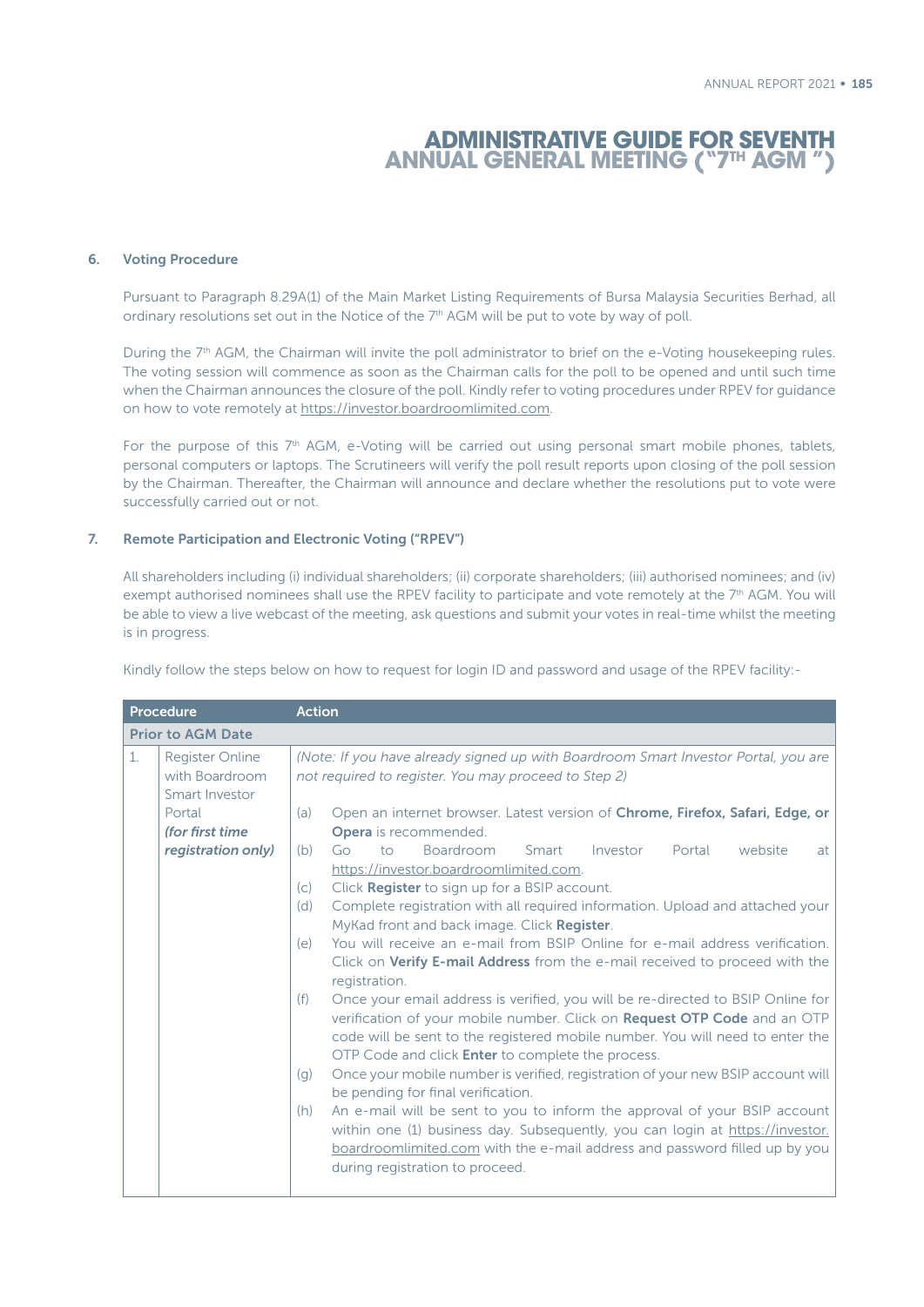| Procedure        |                                                                                  | <b>Action</b>                                                                                                                                                                                                                                                                                                                                                                                                                                                                                                                                                                                                                                                                                                                                                                                                                                                                                                                                                                                                                                                                                                                                                                                                                                                                                                                                                                                                                                                                            |
|------------------|----------------------------------------------------------------------------------|------------------------------------------------------------------------------------------------------------------------------------------------------------------------------------------------------------------------------------------------------------------------------------------------------------------------------------------------------------------------------------------------------------------------------------------------------------------------------------------------------------------------------------------------------------------------------------------------------------------------------------------------------------------------------------------------------------------------------------------------------------------------------------------------------------------------------------------------------------------------------------------------------------------------------------------------------------------------------------------------------------------------------------------------------------------------------------------------------------------------------------------------------------------------------------------------------------------------------------------------------------------------------------------------------------------------------------------------------------------------------------------------------------------------------------------------------------------------------------------|
| 2.<br>for Remote | Submit a request<br>Participation User<br>ID and Password                        | (Note: Registration for RPEV will open from 13 April 2022. You are required<br>to register to ascertain your eligibility to participate in the 7th AGM by using<br>RPEV). Shareholders are encouraged to register at least 48 hours before the<br>commencement of the meeting to avoid any delay in the registration.                                                                                                                                                                                                                                                                                                                                                                                                                                                                                                                                                                                                                                                                                                                                                                                                                                                                                                                                                                                                                                                                                                                                                                    |
|                  |                                                                                  | <b>Individual Members</b>                                                                                                                                                                                                                                                                                                                                                                                                                                                                                                                                                                                                                                                                                                                                                                                                                                                                                                                                                                                                                                                                                                                                                                                                                                                                                                                                                                                                                                                                |
|                  | (a)<br>(b)<br>(C)<br>(d)<br>(e)<br>(f)<br>(q)<br>(h)<br>(i)<br>(i)<br>(k)<br>(1) | Open an internet browser. Latest version of Chrome, Firefox, Safari, Edge or<br>Opera is recommended.<br>Go<br>to<br><b>Boardroom</b><br>Smart<br>Investor<br>Portal<br>website<br>at<br>https://investor.boardroomlimited.com.<br>Login<br>with<br>registered<br>email<br>address<br>your<br>and<br>password.<br>[Note: If you do not have an account with BSIP, please sign-up/register with<br>Boardroom Smart Investor Portal for free - refer to Item Step 1 for guide.]<br>Select and click on Corporate Meeting.<br>Go to "RESERVOIR LINK ENERGY BHD - SEVEN (7th) VIRTUAL ANNUAL<br><b>GENERAL MEETING</b> " and click Enter.<br>Go to VIRTUAL and click on Register for RPEV.<br>Read and agree to the Terms & Conditions.<br>Enter your CDS Account Number and click Submit to complete your request.<br>You will receive a notification that your RPV registration has been received and<br>is being verified.<br>Upon system verification against the AGM's Record of Depositors as of 5 May<br>2022, you will receive an email from Boardroom either approving or rejecting<br>your registration for the remote participation.<br>If approved, RPV credential will be provided in your email.<br>Please note that one (1) user ID and password can only log on to one (1) device<br>at a time.<br>(m) If rejected, a rejection note will be provided in your email.<br>Note: Closing for submission of request is at 10:00 a.m. on 10 May 2022 (48 hours<br>before the AGM) |
|                  |                                                                                  |                                                                                                                                                                                                                                                                                                                                                                                                                                                                                                                                                                                                                                                                                                                                                                                                                                                                                                                                                                                                                                                                                                                                                                                                                                                                                                                                                                                                                                                                                          |
|                  |                                                                                  | <b>Corporate Shareholders, Authorised Nominee and Exempt Authorised Nominee</b>                                                                                                                                                                                                                                                                                                                                                                                                                                                                                                                                                                                                                                                                                                                                                                                                                                                                                                                                                                                                                                                                                                                                                                                                                                                                                                                                                                                                          |
|                  | (a)<br>(b)                                                                       | Write to bsr.helpdesk@boardroomlimited.com by providing the name of the<br>Member, CDS Account Number accompanied with the Certificate of Appointment<br>of Corporate Representative or Form of Proxy to submit the request.<br>Please provide a copy of the corporate representative's or proxy holder's MyKad/                                                                                                                                                                                                                                                                                                                                                                                                                                                                                                                                                                                                                                                                                                                                                                                                                                                                                                                                                                                                                                                                                                                                                                         |
|                  | (C)                                                                              | Identification Card (front and back) or Passport as well as his/her email address.<br>You will receive notification from Boardroom that your request has been<br>received.                                                                                                                                                                                                                                                                                                                                                                                                                                                                                                                                                                                                                                                                                                                                                                                                                                                                                                                                                                                                                                                                                                                                                                                                                                                                                                               |
|                  | (d)                                                                              | Upon system verification of your registration against the General Meeting ROD<br>as of 5 May 2022, you will receive your remote access User ID and Password<br>along with the email from Boardroom if your registration is approved.                                                                                                                                                                                                                                                                                                                                                                                                                                                                                                                                                                                                                                                                                                                                                                                                                                                                                                                                                                                                                                                                                                                                                                                                                                                     |
|                  | (e)<br>(f)                                                                       | Please note that one (1) user ID and password can only log on to one (1) device<br>at a time.<br>Please note that the closing date and time to submit your request is by Tuesday,<br>10 May 2022 at 10:00 a.m.                                                                                                                                                                                                                                                                                                                                                                                                                                                                                                                                                                                                                                                                                                                                                                                                                                                                                                                                                                                                                                                                                                                                                                                                                                                                           |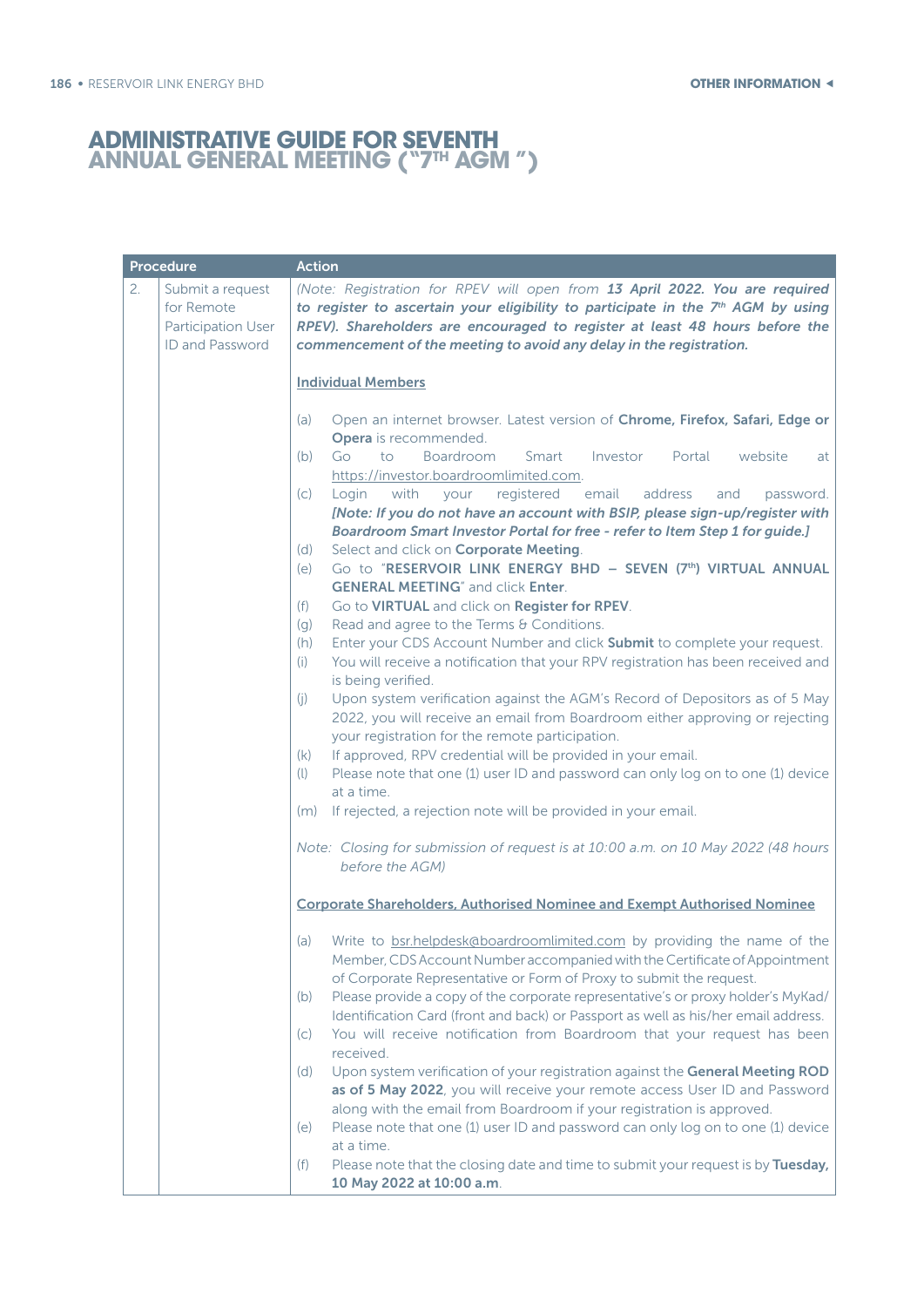| <b>Procedure</b> |                              | <b>Action</b>                                                                                                                                                                                                                                                                                                                                                                                                                                                                                                                                                                                                                                                                                                                                                                                                                                                                                                                                             |  |  |  |
|------------------|------------------------------|-----------------------------------------------------------------------------------------------------------------------------------------------------------------------------------------------------------------------------------------------------------------------------------------------------------------------------------------------------------------------------------------------------------------------------------------------------------------------------------------------------------------------------------------------------------------------------------------------------------------------------------------------------------------------------------------------------------------------------------------------------------------------------------------------------------------------------------------------------------------------------------------------------------------------------------------------------------|--|--|--|
|                  | On the day of the AGM        |                                                                                                                                                                                                                                                                                                                                                                                                                                                                                                                                                                                                                                                                                                                                                                                                                                                                                                                                                           |  |  |  |
| $\overline{3}$ . | Login to Meeting<br>Platform | The Meeting Platform will be open for login one (1) hour before the<br>(a)<br>commencement of the 7th AGM.<br>The Meeting Platform can be accessed via one of the following:<br>(b)<br>Scan the QR Code provided in the user login guide;<br>Navigate to the website at https://meeting.boardroomlimited.my.<br>Enter the Meeting ID No. and sign in with the user ID and password provided to<br>(c)<br>you via the email notification in Step 2.                                                                                                                                                                                                                                                                                                                                                                                                                                                                                                        |  |  |  |
| 4.               | Participation                | (Note: Questions submitted online will be moderated before being sent to the<br>Chairman to avoid repetition)<br>If you would like to view the live webcast, select the broadcast icon. $(q)$<br>(a)<br>If you would like to ask a question during the 7th AGM, select the messaging<br>(b)<br>icon. $\equiv$<br>Type your message within the chat box and click the send button once completed.<br>(C)<br>Please note that the quality of the connectivity to the Meeting Platform for the live<br>webcast, as well as for remote voting is highly dependent on the bandwidth and<br>stability of the internet connection available at the location of the remote users. Kindly<br>ensure that you are connected to the internet at all times in order to participate and<br>vote when the virtual 7 <sup>th</sup> AGM has commenced. Therefore, it is your responsibility to<br>ensure that connectivity for the duration of the meeting is maintained. |  |  |  |
| 5.               | Voting                       | Once the meeting is open for voting, the polling icon <b>II</b> will appear with the<br>(a)<br>resolutions and your voting choices.<br>To vote, simply select your voting direction from the options provided. A<br>(b)<br>confirmation message will appear to show your vote has been received.<br>To change your vote, simply select another voting direction.<br>(c)<br>(d)<br>If you wish to cancel your vote, please press "Cancel".                                                                                                                                                                                                                                                                                                                                                                                                                                                                                                                 |  |  |  |
| 6.               | End of<br>Participation      | Upon the announcement by the Chairman on the closure of the 7 <sup>th</sup> AGM, the<br>(a)<br>live webcast will end.<br>You can now log out from the Meeting Platform.<br>(b)                                                                                                                                                                                                                                                                                                                                                                                                                                                                                                                                                                                                                                                                                                                                                                            |  |  |  |

### 8. No Recording or Photography

No recording or photography of the live streaming of the 7<sup>th</sup> AGM proceedings is allowed without the prior written permission of the Company.